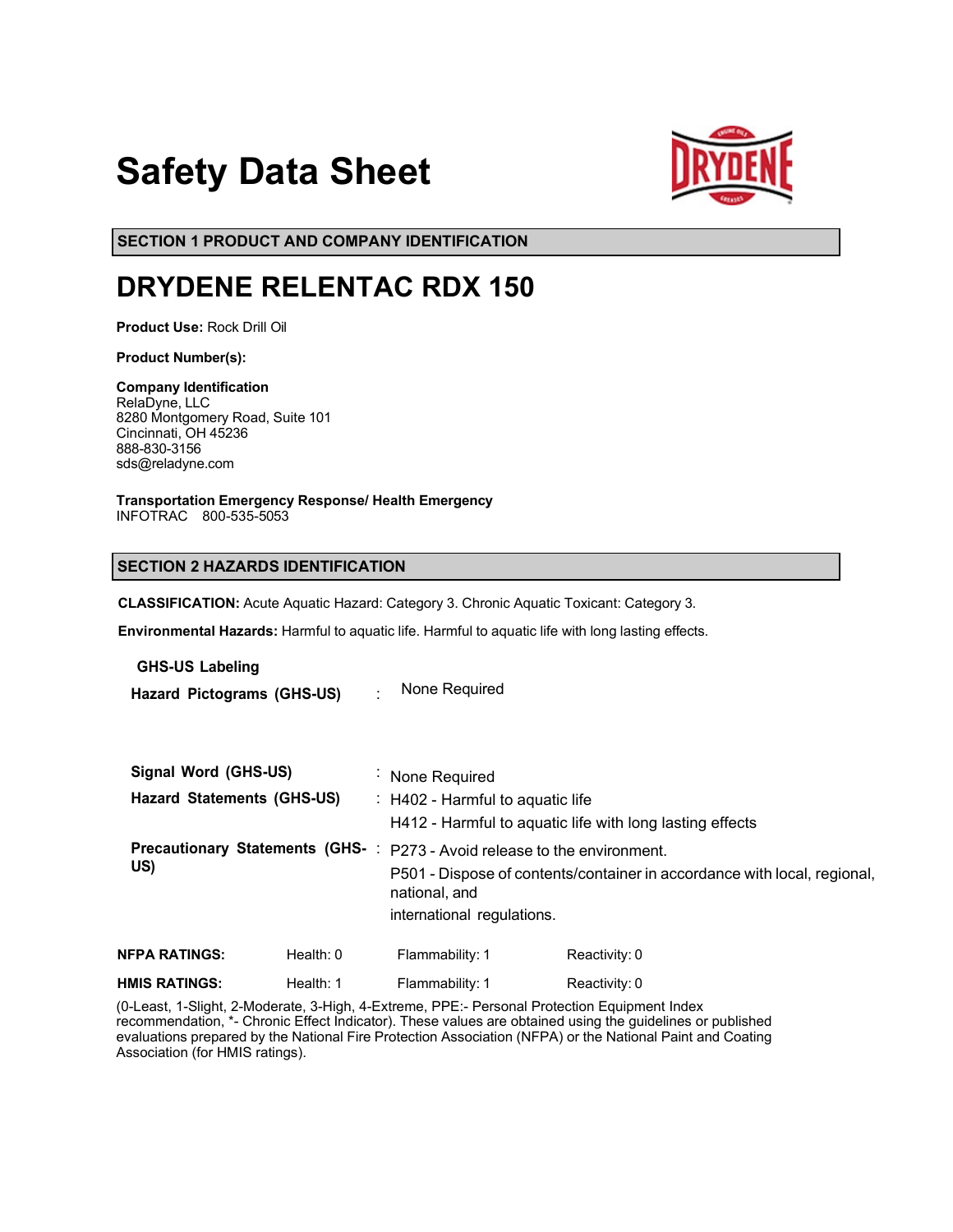**LABEL RECOMMENDATION:**

Label Category : INDUSTRIAL OIL 1 - IND1

### **HAZARDS NOT OTHERWISE CLASSIFIED:** Not Applicable

## **SECTION 3 COMPOSITION/ INFORMATION ON INGREDIENTS**

| <b>COMPONENTS</b>                      | <b>CAS NUMBER</b> | <b>AMOUNT</b>    |
|----------------------------------------|-------------------|------------------|
| Highly refined mineral oil (C15 - C50) | Mixture           | 70 - 99 % weight |

# **SECTION 4 FIRST AID MEASURES**

#### **Description of first aid measures**

**Eye:** No specific first aid measures are required. As a precaution, remove contact lenses, if worn, and flush eyes with water.

**Skin:** No specific first aid measures are required. As a precaution, remove clothing and shoes if contaminated. To remove the material from skin, use soap and water. Discard contaminated clothing and shoes or thoroughly clean before reuse.

**Ingestion:** No specific first aid measures are required. Do not induce vomiting. As a precaution, get medical advice. **Inhalation:** No specific first aid measures are required. If exposed to excessive levels of material in the air, move the exposed person to fresh air. Get medical attention if coughing or respiratory discomfort occurs.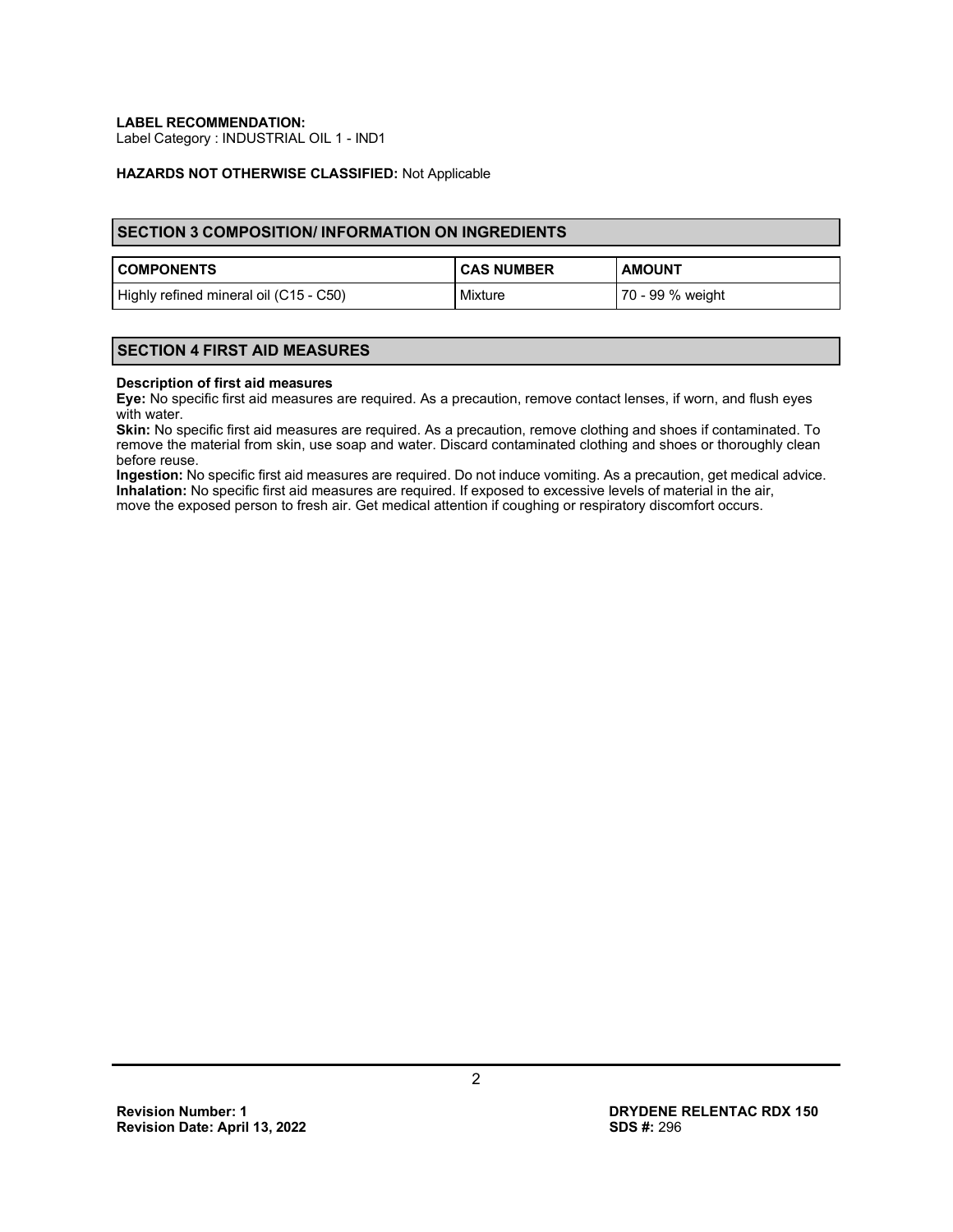#### **Most important symptoms and effects, both acute and delayed IMMEDIATE SYMPTOMS AND HEALTH EFFECTS**

**Eye:** Not expected to cause prolonged or significant eye irritation.

**Skin:** Contact with the skin is not expected to cause prolonged or significant irritation. Contact with the skin is not expected to cause an allergic skin response. Not expected to be harmful to internal organs if absorbed through the skin. High-Pressure Equipment Information: Accidental high-velocity injection under the skin of materials of this type may result in serious injury. Seek medical attention at once should an accident like this occur. The initial wound at the injection site may not appear to be serious at first; but, if left untreated, could result in disfigurement or amputation of the affected part.

#### **Ingestion:** Not expected to be harmful if swallowed.

**Inhalation:** Not expected to be harmful if inhaled. Contains a petroleum-based mineral oil. May cause respiratory irritation or other pulmonary effects following prolonged or repeated inhalation of oil mist at airborne levels above the recommended mineral oil mist exposure limit. Symptoms of respiratory irritation may include coughing and difficulty breathing.

# **DELAYED OR OTHER SYMPTOMS AND HEALTH EFFECTS:** Not classified.

#### **Indication of any immediate medical attention and special treatment needed**

**Note to Physicians:** In an accident involving high-pressure equipment, this product may be injected under the skin. Such an accident may result in a small, sometimes bloodless, puncture wound. However, because of its driving force, material injected into a fingertip can be deposited into the palm of the hand. Within 24 hours, there is usually a great deal of swelling, discoloration, and intense throbbing pain. Immediate treatment at a surgical emergency center is recommended.

# **SECTION 5 FIRE FIGHTING MEASURES**

**EXTINGUISHING MEDIA:** Use water fog, foam, dry chemical or carbon dioxide (CO2) to extinguish flames.

#### **PROTECTION OF FIRE FIGHTERS:**

**Fire Fighting Instructions:** This material will burn although it is not easily ignited. See Section 7 for proper handling and storage. For fires involving this material, do not enter any enclosed or confined fire space without proper protective equipment, including self-contained breathing apparatus.

**Combustion Products:** Highly dependent on combustion conditions. A complex mixture of airborne solids, liquids, and gases including carbon monoxide, carbon dioxide, and unidentified organic compounds will be evolved when this material undergoes combustion.

# **SECTION 6 ACCIDENTAL RELEASE MEASURES**

**Protective Measures:** Eliminate all sources of ignition in vicinity of spilled material.

**Spill Management:** Stop the source of the release if you can do it without risk. Contain release to prevent further contamination of soil, surface water or groundwater. Clean up spill as soon as possible, observing precautions in Exposure Controls/Personal Protection. Use appropriate techniques such as applying non-combustible absorbent materials or pumping. Where feasible and appropriate, remove contaminated soil. Place contaminated materials in disposable containers and dispose of in a manner consistent with applicable regulations. **Reporting:** Report spills to local authorities as appropriate or required.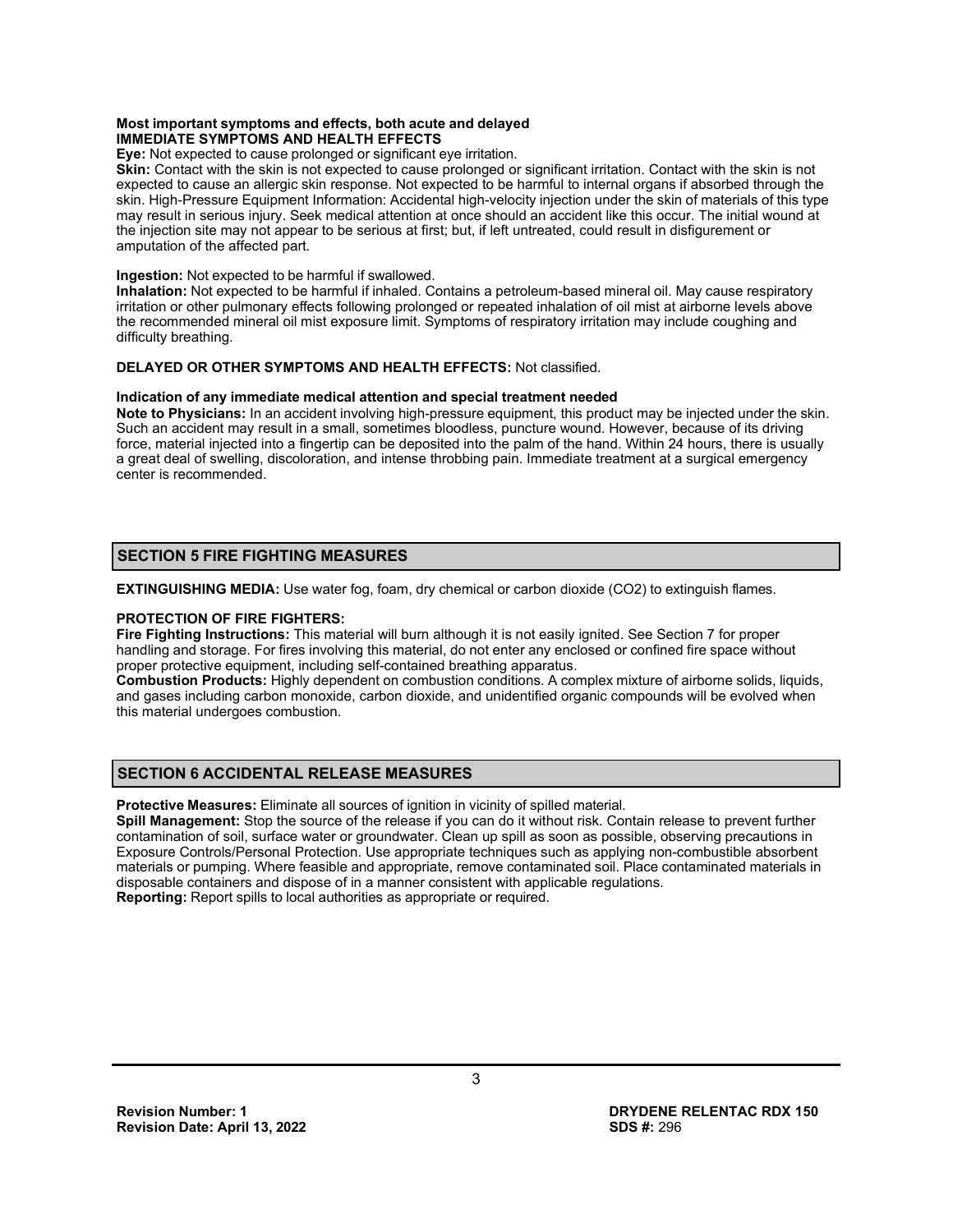# **SECTION 7 HANDLING AND STORAGE**

**General Handling Information:** Avoid contaminating soil or releasing this material into sewage and drainage systems and bodies of water.

**Static Hazard:** Electrostatic charge may accumulate and create a hazardous condition when handling this material. To minimize this hazard, bonding and grounding may be necessary but may not, by themselves, be sufficient. Review all operations which have the potential of generating and accumulating an electrostatic charge and/or a flammable atmosphere (including tank and container filling, splash filling, tank cleaning, sampling, gauging, switch loading, filtering, mixing, agitation, and vacuum truck operations) and use appropriate mitigating procedures. For more information, refer to OSHA Standard 29 CFR 1910.106, 'Flammable and Combustible Liquids', National Fire Protection Association (NFPA 77, 'Recommended Practice on Static Electricity', and/or the American Petroleum Institute (API) Recommended Practice 2003, 'Protection Against Ignitions Arising Out of Static, Lightning, and Stray Currents'.

**Container Warnings:** Container is not designed to contain pressure. Do not use pressure to empty container or it may rupture with explosive force. Empty containers retain product residue (solid, liquid, and/or vapor) and can be dangerous. Do not pressurize, cut, weld, braze, solder, drill, grind, or expose such containers to heat, flame, sparks, static electricity, or other sources of ignition. They may explode and cause injury or death. Empty containers should be completely drained, properly closed, and promptly returned to a drum reconditioner or disposed of properly.

# **SECTION 8 EXPOSURE CONTROLS/PERSONAL PROTECTION**

#### **GENERAL CONSIDERATIONS:**

Consider the potential hazards of this material (see Section 3), applicable exposure limits, job activities, and other substances in the work place when designing engineering controls and selecting personal protective equipment. If engineering controls or work practices are not adequate to prevent exposure to harmful levels of this material, the personal protective equipment listed below is recommended. The user should read and understand all instructions and limitations supplied with the equipment since protection is usually provided for a limited time or under certain circumstances.

# **ENGINEERING CONTROLS:**

Use in a well-ventilated area.

#### **PERSONAL PROTECTIVE EQUIPMENT**

**Eye/Face Protection:** No special eye protection is normally required. Where splashing is possible, wear safety glasses with side shields as a good safety practice.

**Skin Protection:** No special protective clothing is normally required. Where splashing is possible, select protective clothing depending on operations conducted, physical requirements and other substances in the workplace. Suggested materials for protective gloves include: Nitrile Rubber, Silver Shield, Viton.

**Respiratory Protection:** No respiratory protection is normally required.

If user operations generate an oil mist, determine if airborne concentrations are below the occupational exposure limit for mineral oil mist. If not, wear an approved respirator that provides adequate protection from the measured concentrations of this material. For air-purifying respirators use a particulate cartridge. Use a positive pressure airsupplying respirator in circumstances where air-purifying respirators may not provide adequate protection.

#### **Occupational Exposure Limits:**

| Component                              | Agency   | TWA              | <b>STEL</b> | Ceilina | <b>Notation</b> |
|----------------------------------------|----------|------------------|-------------|---------|-----------------|
| Highly refined mineral oil (C15 - C50) | ACGIH    | $5 \text{ mg/m}$ | 10 mg/m $3$ |         |                 |
| Highly refined mineral oil (C15 - C50) | OSHA Z-1 | $5 \text{ mg/m}$ |             |         |                 |

Consult local authorities for appropriate values.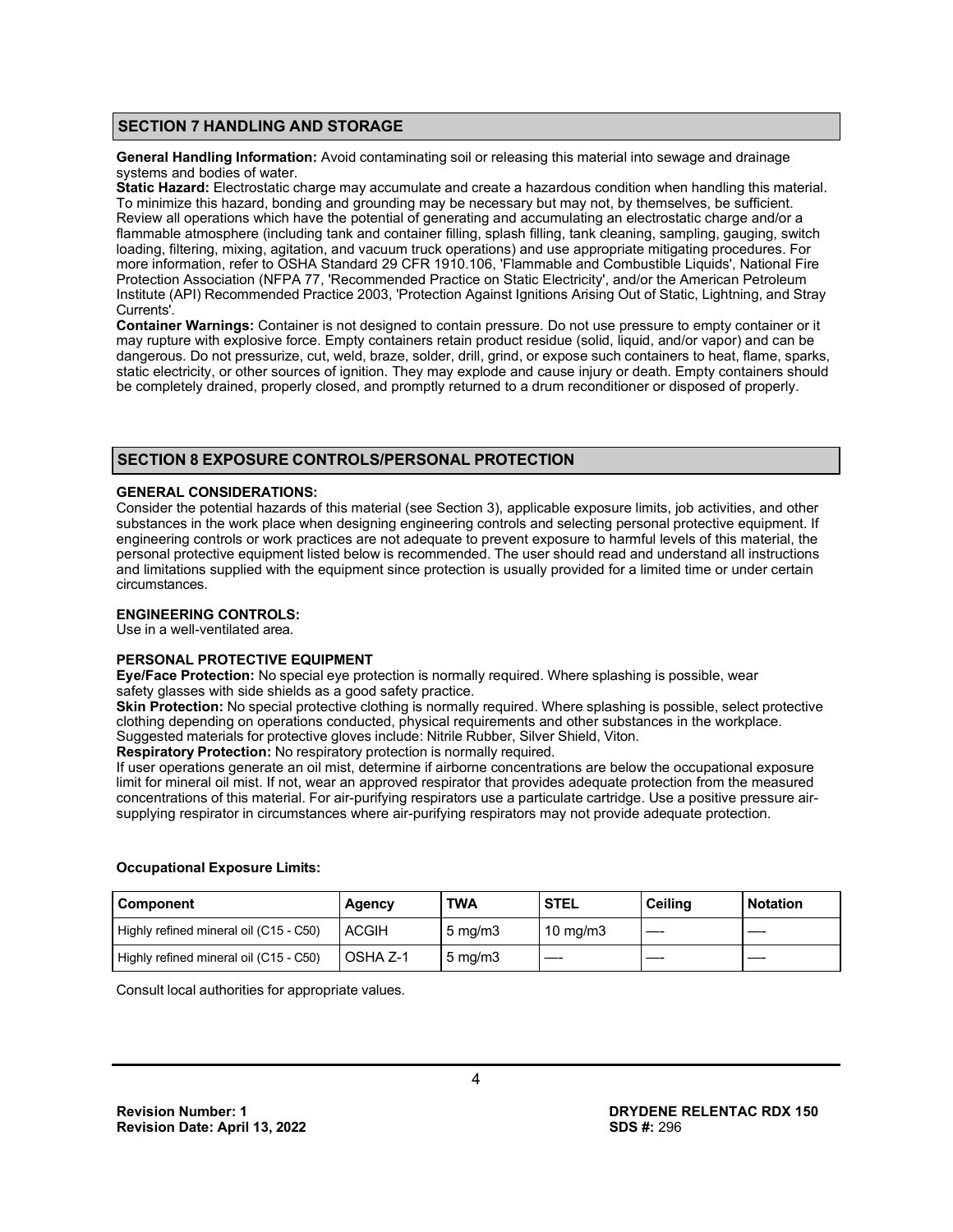# **SECTION 9 PHYSICAL AND CHEMICAL PROPERTIES**

**Attention: the data below are typical values and do not constitute a specification.**

**Color:** Amber **Physical State:** Liquid **Odor:** Petroleum odor **Odor Threshold:** Not Determined **pH:** Essentially neutral **Vapor Pressure:** Not Determined **Vapor Density (Air = 1):** Greater than 5 **Initial Boiling Point:** 600°F **Solubility:** Negligible **Freezing Point:** Not Applicable **Melting Point:** -10°C **Specific Gravity:** 0.89 **Viscosity:** Approximately 150 cSt @ 40°C **Evaporation Rate:** No data available **Decomposition temperature:** No Data Available **Octanol/Water Partition Coefficient:** No data available

**FLAMMABLE PROPERTIES: Flammability (solid, gas):** No Data Available

**Flashpoint:** (Cleveland Open Cup) 460 °F **Autoignition:** Not Determined **Flammability (Explosive) Limits (% by volume in air):** Lower: Not Determined Upper: Not Determined

#### **SECTION 10 STABILITY AND REACTIVITY**

**Reactivity:** May react with strong acids or strong oxidizing agents, such as chlorates, nitrates, peroxides, etc.

**Chemical Stability:** This material is considered stable under normal ambient and anticipated storage and handling conditions of temperature and pressure.

**Incompatibility With Other Materials:** Not applicable

**Hazardous Decomposition Products:** None known (None expected)

**Hazardous Polymerization:** Hazardous polymerization will not occur.

# **SECTION 11 TOXICOLOGICAL INFORMATION**

#### **Information on toxicological effects**

**Serious Eye Damage/Irritation:** The eye irritation hazard is based on evaluation of data for product components.

**Skin Corrosion/Irritation:** The skin irritation hazard is based on evaluation of data for product components.

**Skin Sensitization:** The skin sensitization hazard is based on evaluation of data for product components.

**Acute Dermal Toxicity:** The acute dermal toxicity hazard is based on evaluation of data for product components.

**Acute Oral Toxicity:** The acute oral toxicity hazard is based on evaluation of data for product components. components.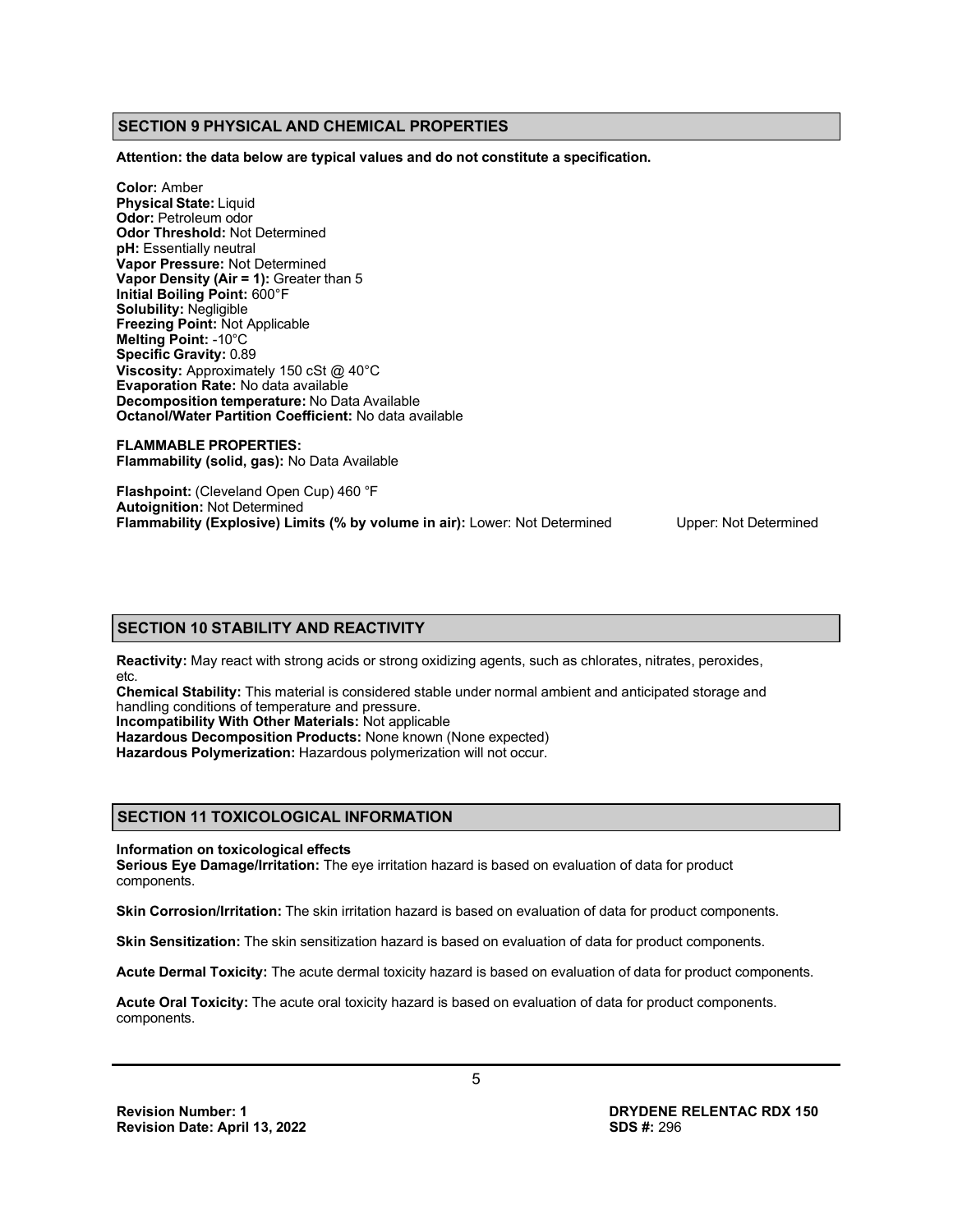**Acute Inhalation Toxicity:** The acute inhalation toxicity hazard is based on evaluation of data for product components.

#### **Acute Toxicity Estimate:** Not Determined

**Germ Cell Mutagenicity:** The hazard evaluation is based on data for components or a similar material.

**Carcinogenicity:** The hazard evaluation is based on data for components or a similar material.

**Reproductive Toxicity:** The hazard evaluation is based on data for components or a similar material.

**Specific Target Organ Toxicity - Single Exposure:** The hazard evaluation is based on data for components or a similar material.

**Specific Target Organ Toxicity - Repeated Exposure:** The hazard evaluation is based on data for components or a similar material.

#### **ADDITIONAL TOXICOLOGY INFORMATION:**

This product contains petroleum base oils which may be refined by various processes including severe solvent extraction, severe hydrocracking, or severe hydrotreating. None of the oils requires a cancer warning under the OSHA Hazard Communication Standard (29 CFR 1910.1200). These oils have not been listed in the National Toxicology Program (NTP) Annual Report nor have they been classified by the International Agency for Research on Cancer (IARC) as; carcinogenic to humans (Group 1), probably carcinogenic to humans (Group 2A), or possibly carcinogenic to humans (Group 2B). These oils have not been classified by the American Conference of Governmental Industrial Hygienists (ACGIH) as: confirmed human carcinogen (A1), suspected human carcinogen (A2), or confirmed animal carcinogen with unknown relevance to humans (A3).

#### **SECTION 12 ECOLOGICAL INFORMATION**

#### **ECOTOXICITY**

This material is not expected to be harmful to aquatic organisms. The product has not been tested. The statement has been derived from the properties of the individual components.

#### **MOBILITY**

No data available.

#### **PERSISTENCE AND DEGRADABILITY**

This material is not expected to be readily biodegradable. The biodegradability of this material is based on an evaluation of data for the components or a similar material. The product has not been tested. The statement has been derived from the properties of the individual components.

#### **POTENTIAL TO BIOACCUMULATE**

Bioconcentration Factor: No data available. Octanol/Water Partition Coefficient: No data available

#### **SECTION 13 DISPOAL CONSIDERATIONS**

Use material for its intended purpose or recycle if possible. Oil collection services are available for used oil recycling or disposal. Place contaminated materials in containers and dispose of in a manner consistent with applicable regulations. Contact your sales representative or local environmental or health authorities for approved disposal or recycling methods.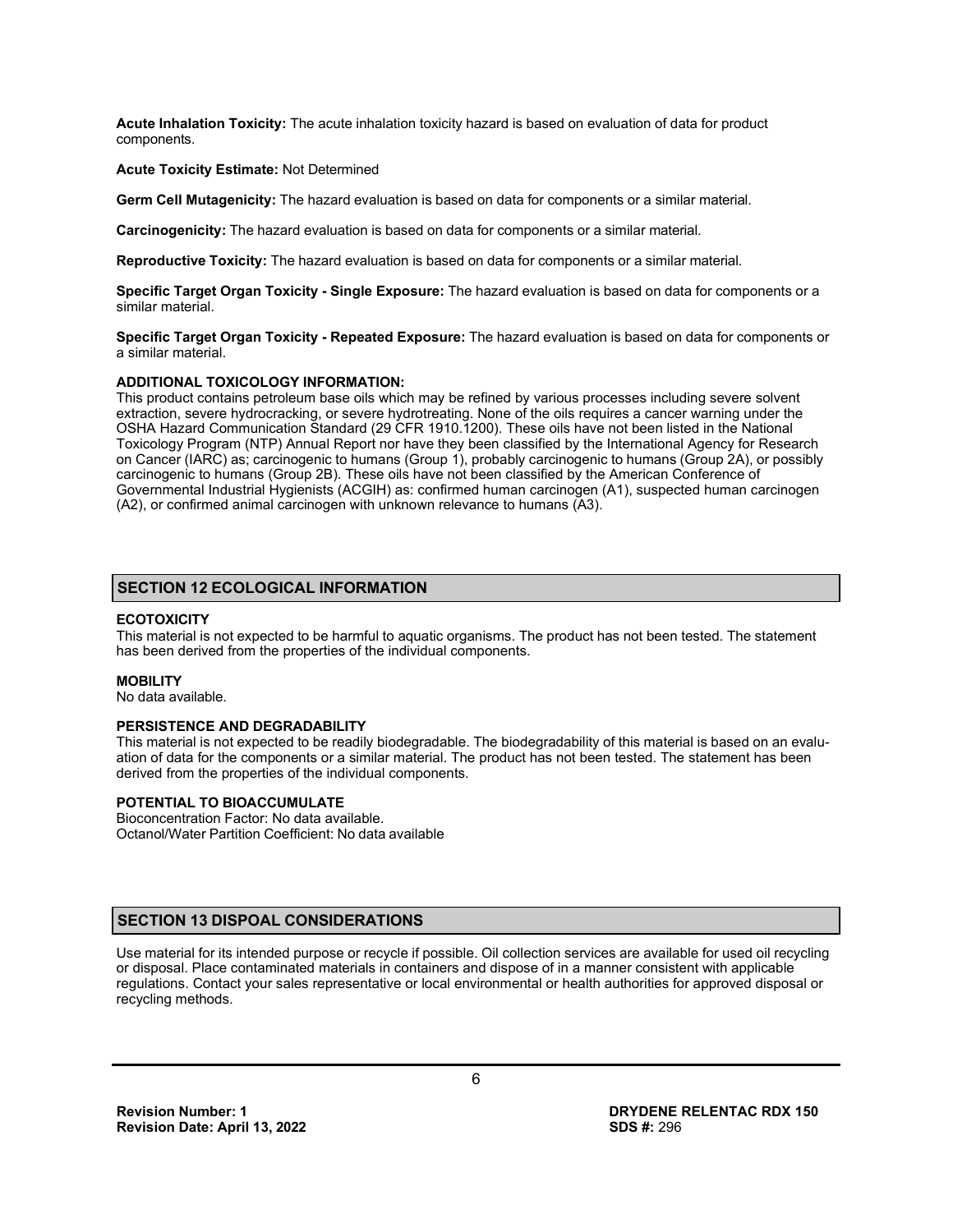# **SECTION 14 TRANSPORT INFORMATION**

The description shown may not apply to all shipping situations. Consult 49CFR, or appropriate Dangerous Goods Regulations, for additional description requirements (e.g., technical name) and mode-specific or quantityspecific shipping requirements.

**DOT Shipping Description:** PETROLEUM LUBRICATING OIL, NOT REGULATED AS A HAZARDOUS MATERIAL FOR TRANSPORTATION UNDER 49 CFR

**IMO/IMDG Shipping Description:** PETROLEUM LUBRICATING OIL; NOT REGULATED AS DANGEROUS GOODS FOR TRANSPORT UNDER THE IMDG CODE

**ICAO/IATA Shipping Description:** PETROLEUM LUBRICATING OIL; NOT REGULATED AS DANGEROUS GOODS FOR TRANSPORT UNDER ICAO TI OR IATA DGR

**Transport in bulk according to Annex II of MARPOL 73/78 and the IBC code:** Not applicable

# **SECTION 15 REGULATORY INFORMATION**

| <b>EPCRA 311/312 CATEGORIES:</b>  | 1. Immediate (Acute) Health Effects:<br>2. Delayed (Chronic) Health Effects:<br>3. Fire Hazard:<br>4. Sudden Release of Pressure Hazard:<br>5. Reactivity Hazard: | NO<br>NO<br><b>NO</b><br><b>NO</b><br><b>NO</b> |
|-----------------------------------|-------------------------------------------------------------------------------------------------------------------------------------------------------------------|-------------------------------------------------|
| <b>REGULATORY LISTS SEARCHED:</b> |                                                                                                                                                                   |                                                 |
| $01-1$ = IARC Group 1             | 03=EPCRA 313                                                                                                                                                      |                                                 |
| 01-2 A=IARC Group 2A              | 04=CA Proposition 65                                                                                                                                              |                                                 |
| 01-2B=IARC Group 2B               | 05=MA RTK                                                                                                                                                         |                                                 |
| 02=NTP Carcinogen                 | 06=NJ RTK                                                                                                                                                         |                                                 |
|                                   | 07=PA RTK                                                                                                                                                         |                                                 |

No components of this material are found on the regulatory lists above.

#### **CHEMICAL INVENTORIES:**

All components comply with the following chemical inventory requirements: AICS (Australia), DSL (Canada), EINECS (European Union), IECSC (China), KECI (Korea), PICCS (Philippines), TSCA (United States).

One or more components does not comply with the following chemical inventory requirements: ENCS (Japan).

#### **NEW JERSEY RTK CLASSIFICATION:**

Under the New Jersey Right-to-Know Act L. 1983 Chapter 315 N.J.S.A. 34:5A-1 et. seq., the product is to be identified as follows: PETROLEUM OIL (Lubricating oil)

# **SECTION 16 OTHER INFORMATION**

**REVISION STATEMENT:** This revision updates the following sections of this Safety Data Sheet: 1 **Revision Date: April 13, 2022**

#### **ABBREVIATIONS THAT MAY HAVE BEEN USED IN THIS DOCUMENT:**

| I TLV - Threshold Limit Value    | TWA - Time Weighted Average      |
|----------------------------------|----------------------------------|
| STEL - Short-term Exposure Limit | PEL - Permissible Exposure Limit |
|                                  |                                  |

**DRYDENE RELENTAC RDX 150 SDS #:** 296